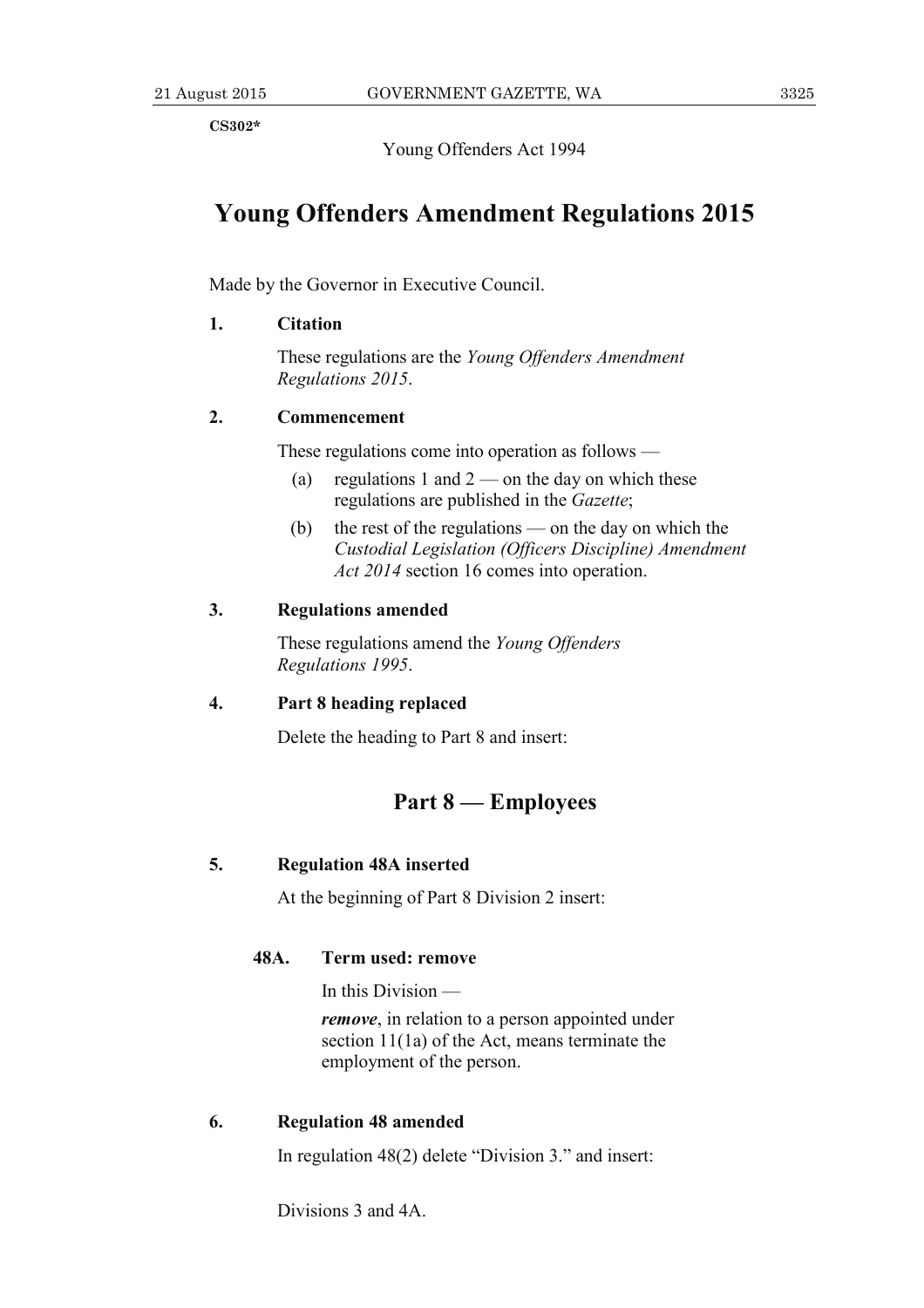## **7. Regulation 51 amended**

(1) In regulation 51(3) delete "terminate the employment of" and insert:

remove

(2) Delete regulation  $51(4)$  to (6).

Note: The heading to amended regulation 51 is to read:

 **Circumstances of removal for physical or mental health reasons (section 11(1a))** 

#### **8. Regulation 52A inserted**

After regulation 51 insert:

## **52A. Circumstances of removal for other reasons (section 11(1a))**

- (1) A juvenile custodial officer or miscellaneous employee who provides false, incomplete or misleading information in or with respect to an application for engagement as a juvenile custodial officer or miscellaneous employee may be removed by the chief executive officer.
- (2) Where the chief executive officer is of the opinion during, or at the end of, the period of probation of a juvenile custodial officer or miscellaneous employee that the juvenile custodial officer or miscellaneous employee is unsatisfactory in the performance of his or her duties, or unsuitable to be a juvenile custodial officer or miscellaneous employee, the chief executive officer may remove that juvenile custodial officer or miscellaneous employee.
- (3) The chief executive officer may extend the period of probation for a juvenile custodial officer or miscellaneous employee.

## **9. Regulation 52 amended**

 (1) In regulation 52(1) delete "whose employment is terminated" and insert:

who is removed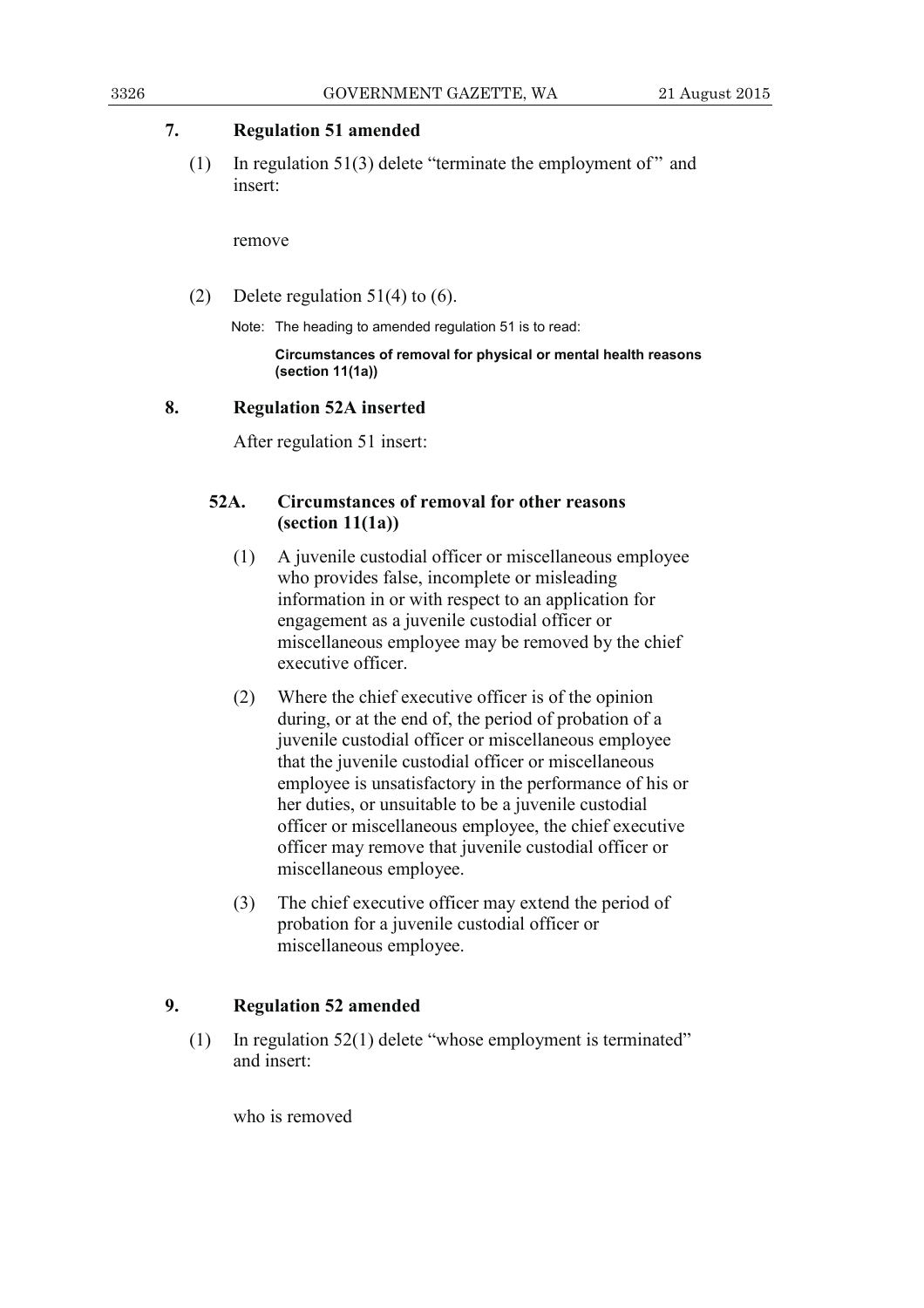- 
- (2) In regulation 52(4) delete "has his or her employment terminated for reasons other than regulation 51(4) or disciplinary reasons under Division 3," and insert:

 is removed, other than under regulation 52A(1) or section 11CC of the Act,

Note: The heading to amended regulation 52 is to read:

**Notice prior to removal (section 11(1a))** 

#### **10. Part 8 Division 3 replaced**

Delete Part 8 Division 3 and insert:

#### **Division 3 — Discipline of custodial officers**

## **53. Application of** *Public Sector Management Act 1994*  **Part 5**

 For the purposes of section 11(1C) of the Act custodial officers are prescribed for the purposes of the *Public Sector Management Act 1994* section 76(1)(b).

## **Division 4A — Removal of custodial officer due to loss of confidence**

## **54. Terms used**

 In this Division, unless the contrary intention appears —

*inspection list* means a written list of relevant material gathered by a review officer for the purpose of an investigation under regulation 57;

*notice* means a notice given under section 11CD(1) of the Act;

*privilege* means —

- (a) a privilege that would attach to a document prepared for the purpose of pending or contemplated legal proceedings or in connection with the obtaining or giving of legal advice; or
- (b) immunity from production of a document or any material where the production would be against the public interest; or
- (c) immunity from production of a document or any material under a written law;

*relevant material* means any material relevant to any issue identified in a summary of investigation concerning the custodial officer referred to in regulation  $56(1)$ ;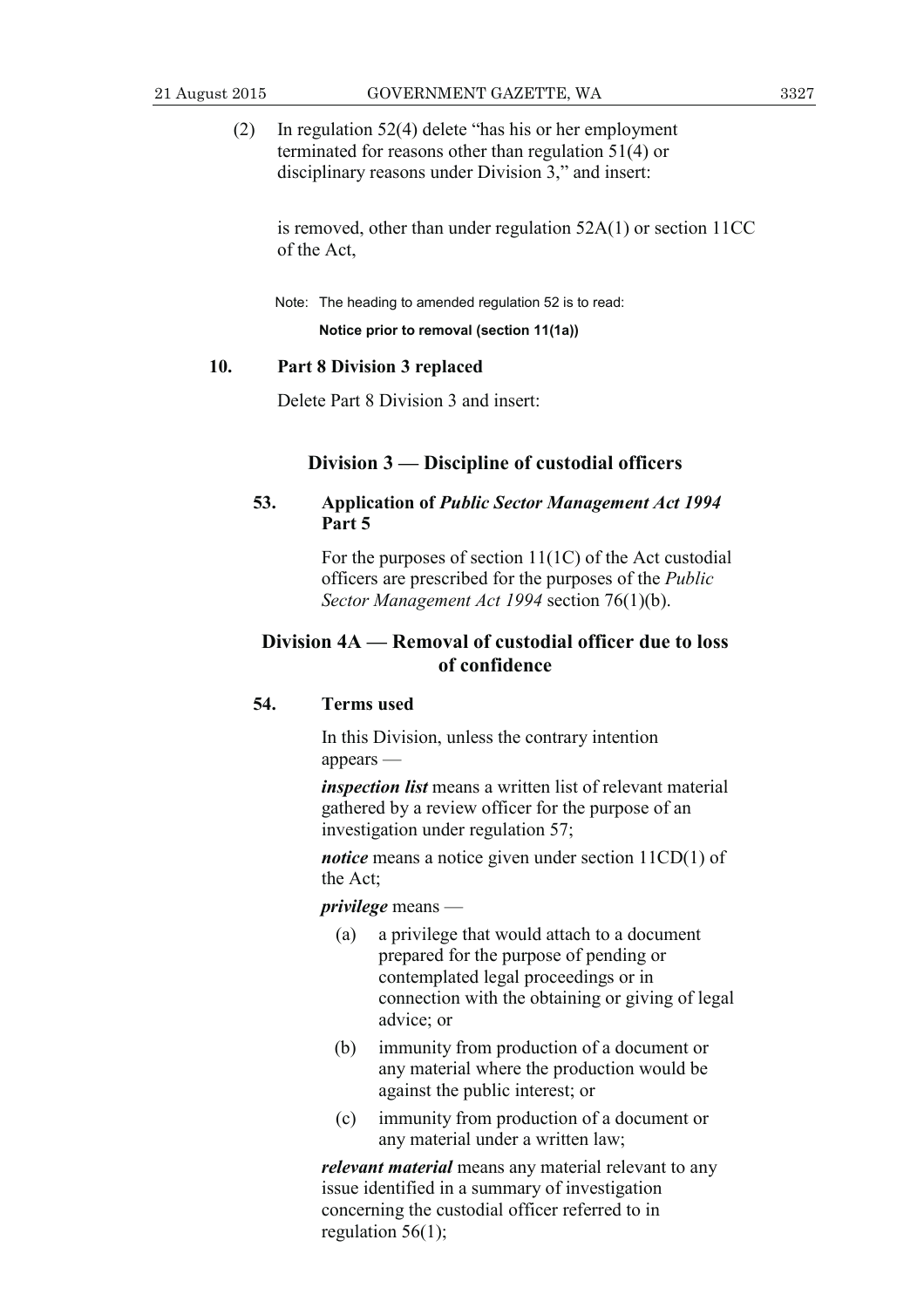*removal action*, in relation to a custodial officer, means the removal of the custodial officer under section 11CC of the Act;

*review officer* means a person appointed under regulation 56;

*submission period* has the meaning given in section 11CD(2) of the Act;

*suitability to continue as a custodial officer* has the meaning given in section 11CA of the Act;

 *summary of investigation* means a written report that includes reference to relevant material gathered by the review officer for the purpose of an investigation under regulation 57.

## **55. Application of this Division**

 This Division applies if, under Part 3 Division 3 of the Act, the chief executive officer —

- (a) is contemplating taking removal action; or
- (b) has decided to take removal action; or
- (c) has taken removal action.

#### **56. Appointment of review officer**

- (1) If the chief executive officer is contemplating taking removal action in relation to a custodial officer, the chief executive officer may appoint a review officer in relation to that custodial officer.
- (2) A person must not be appointed as a review officer in relation to a custodial officer if that person has been directly involved in —
	- (a) a previous investigation that resulted in information being supplied to the chief executive officer regarding that custodial officer's suitability to continue as a custodial officer; or
	- (b) a previous investigation of a suspected breach of discipline by that custodial officer that resulted in —
		- (i) a decision under the *Public Sector Management Act 1994* section 81(1)(a); and
		- (ii) disciplinary action as defined in section 80A of that Act;
		- or
	- (c) a previous investigation that resulted in a charge being laid against that custodial officer under regulation 55 or 56 as those provisions were in force immediately before the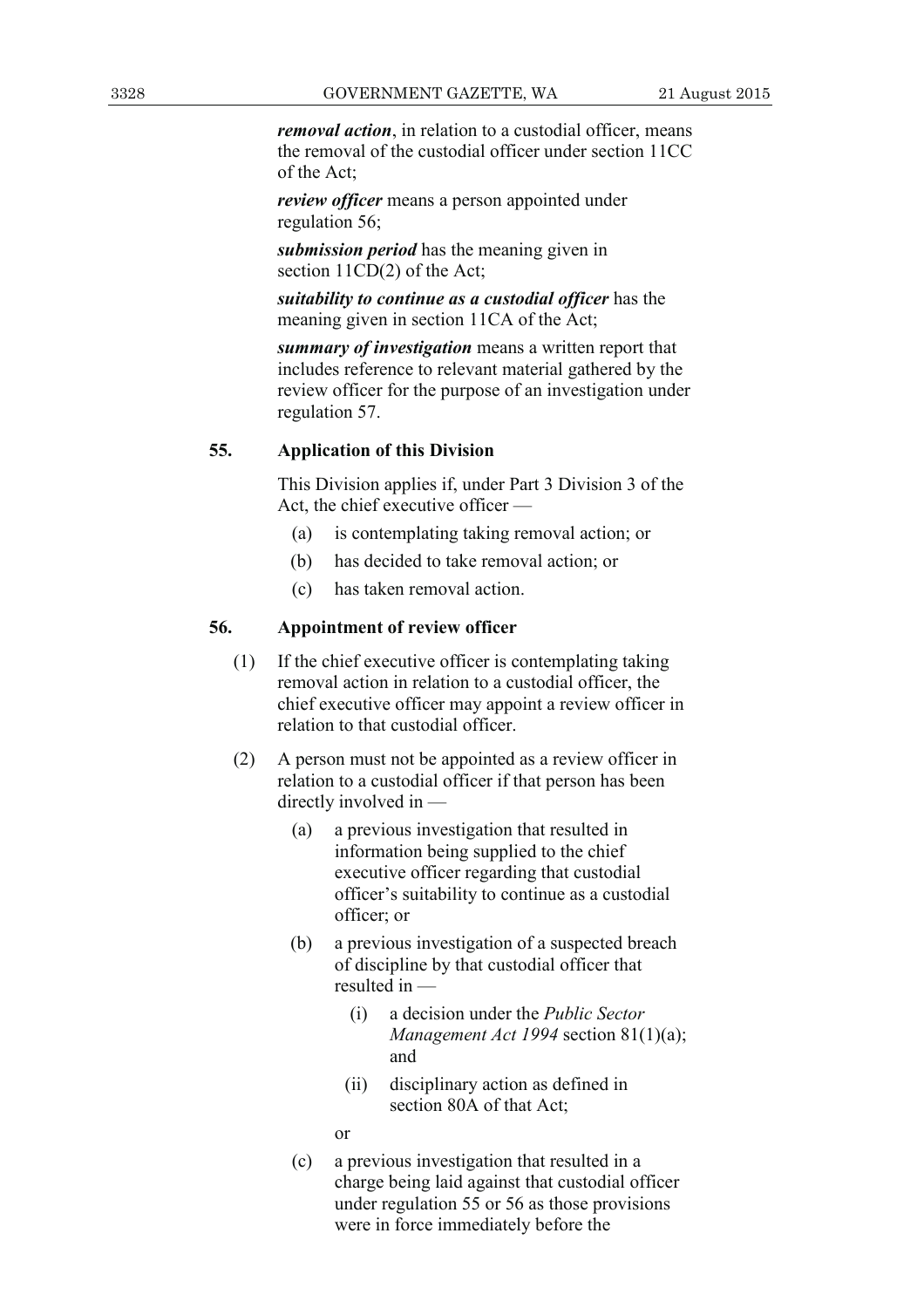commencement of the *Young Offenders Amendment Regulations 2015* regulation 10; or

 (d) any decision-making relating to an investigation referred to in paragraph (a), (b) or  $(c)$ .

#### **57. Role of review officer**

- (1) The review officer must conduct an investigation into the custodial officer referred to in regulation 56(1) and prepare —
	- (a) a summary of investigation; and
	- (b) an inspection list.
- (2) The review officer must identify in the inspection list any document in respect of which privilege is claimed and state in that inspection list each ground on which the privilege is claimed.
- (3) The review officer is subject to the direction of the chief executive officer in conducting the investigation and preparing the summary of investigation and inspection list.

#### **58. Provision of material to chief executive officer**

- (1) When the review officer completes the investigation, the review officer must provide the chief executive officer with —
	- (a) the summary of investigation; and
	- (b) the inspection list; and
	- (c) any material referred to in the inspection list that the review officer considers appropriate.
- (2) Before the chief executive officer decides whether or not to give a notice, the chief executive officer may cause further material, including written reports, to be provided to the chief executive officer.
- (3) The chief executive officer may direct the review officer to —
	- (a) conduct a further investigation in accordance with regulation 57 and subregulation (1); and
	- (b) prepare and submit to the chief executive officer —
		- (i) a supplementary summary of investigation; and
		- (ii) a supplementary inspection list.
- (4) The chief executive officer's direction may include a direction as to the matters to be investigated and included in the supplementary summary of investigation.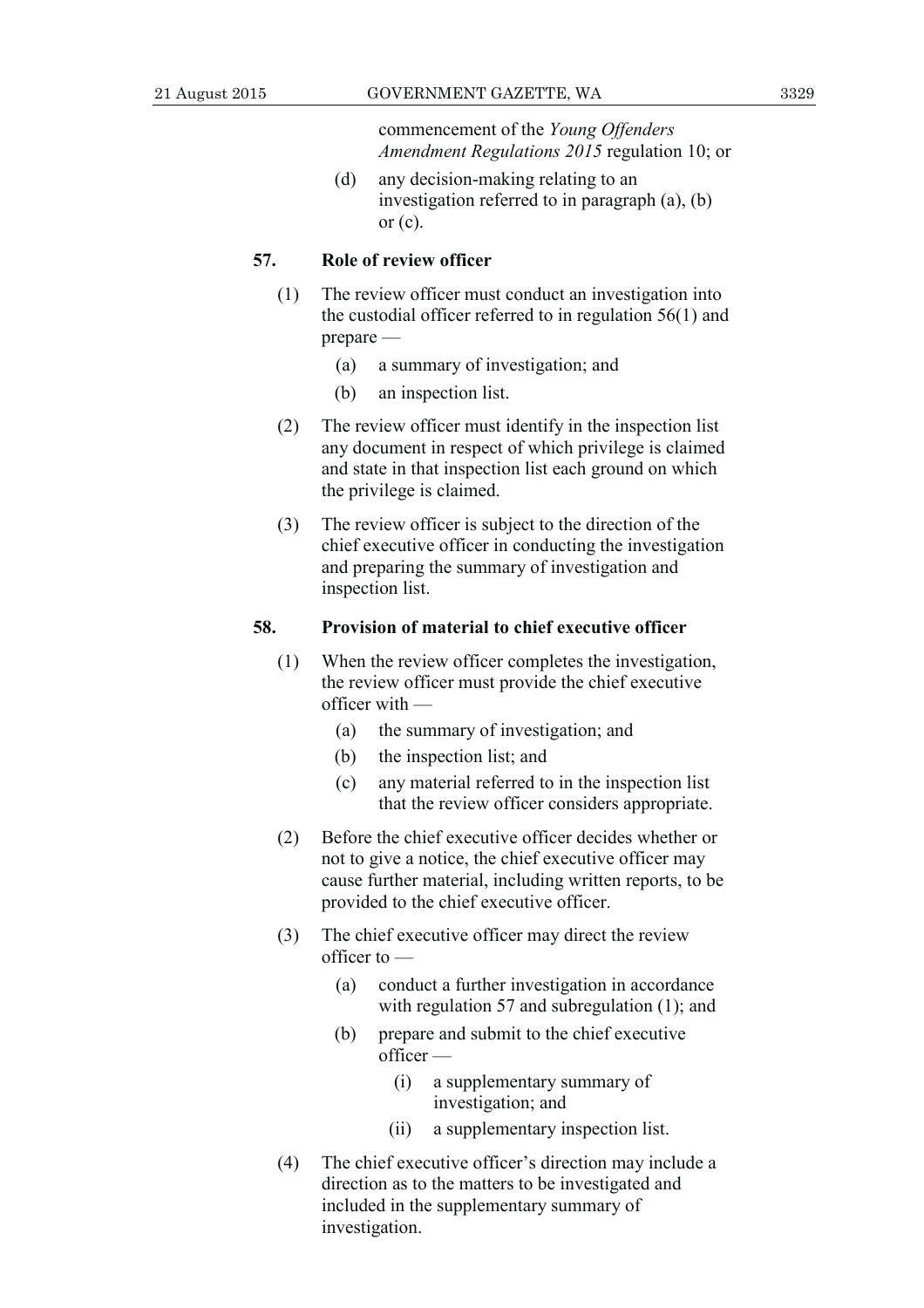## **59. Notice of loss of confidence**

- (1) In addition to the grounds to be set out under section  $11CD(1)$  of the Act, a notice must —
	- (a) set out the particular conduct or behaviour on which the chief executive officer's loss of confidence is based; and
	- (b) advise the custodial officer that during the submission period the custodial officer may make written submissions to the chief executive officer in respect of the grounds on which the chief executive officer has lost confidence in the custodial officer's suitability to continue as a custodial officer.
- (2) When the chief executive officer gives the notice to a custodial officer, the chief executive officer must also provide to the custodial officer a copy of the following documents relating to the decision to give the notice —
	- (a) any summary of investigation and any supplementary summary of investigation;
	- (b) any inspection list and any supplementary inspection list;
	- (c) any document examined and taken into account in deciding to give the notice.
- (3) As soon as practicable after the chief executive officer gives the notice to a custodial officer, the chief executive officer must make available to the custodial officer for inspection any other material examined and taken into account in deciding to give the notice.
- (4) Subregulations (2) and (3) do not apply to any document or material that is privileged.
- (5) If the chief executive officer does not provide the custodial officer with a copy of a document or make available to the custodial officer for inspection any other material because it is privileged, the chief executive officer must advise the custodial officer of each ground on which the document or material is privileged.

## **60. Access to material**

- (1) During the submission period the chief executive officer must permit a custodial officer who has been given a notice or the custodial officer's legal representative to inspect any material referred to in the inspection list or any supplementary inspection list that is not privileged.
- (2) A custodial officer who has been given a notice may make a request in writing to the chief executive officer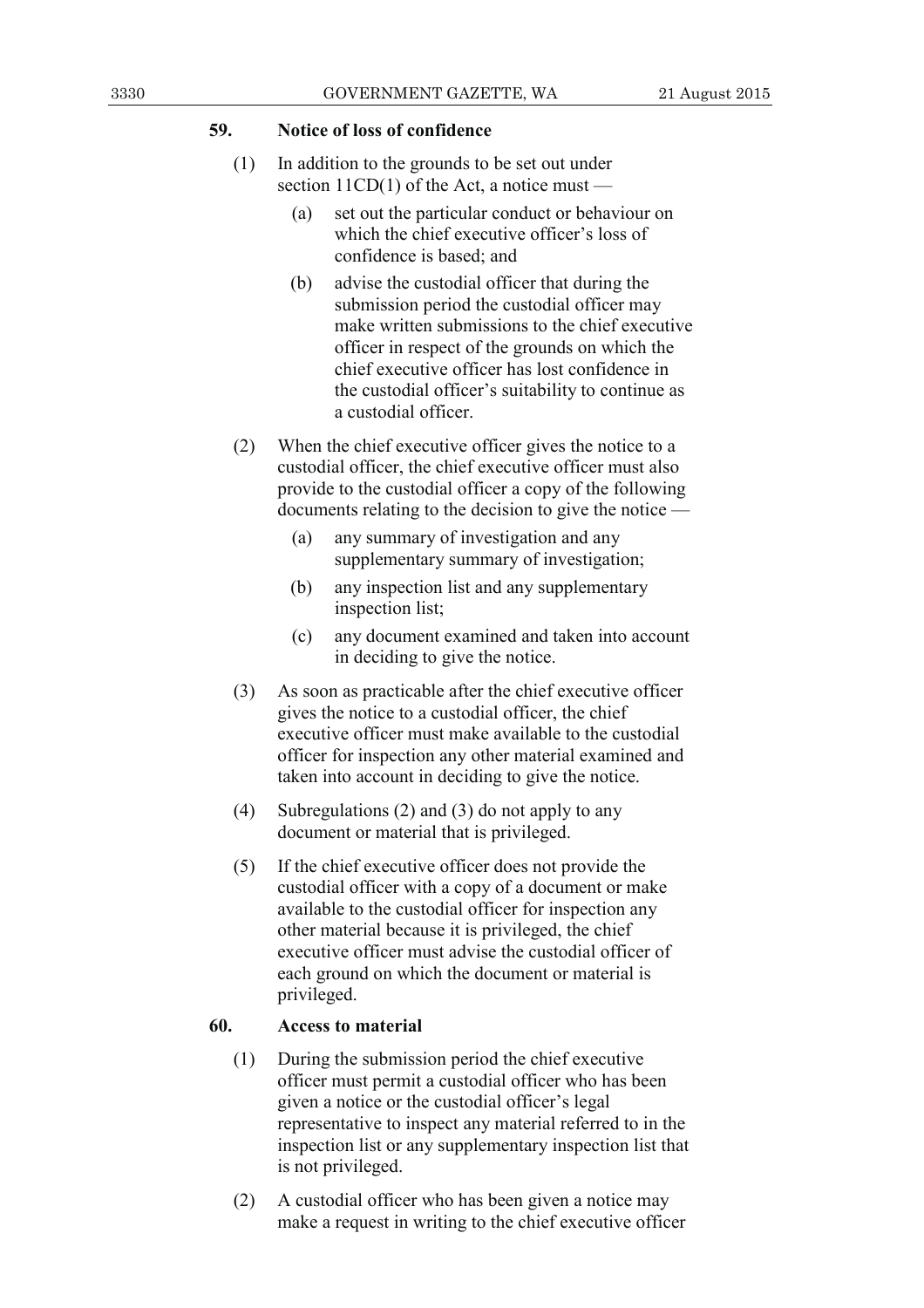for permission to inspect any material, other than material provided to the custodial officer under these regulations, that —

- (a) the custodial officer has seen or created in the course of his or her duties as a custodial officer; and
- (b) is relevant to any issue concerning the custodial officer referred to in the notice.
- (3) The request must be made as soon as practicable after, and in any event within 14 days after, the day on which the custodial officer was given the notice.
- (4) During the submission period the chief executive officer must as far as practicable permit the custodial officer or the custodial officer's legal representative to inspect the material the subject of a request under subregulation (2).

#### **61. Chief executive officer's assessment of custodial officer's submissions**

- (1) If the chief executive officer receives submissions from a custodial officer under section 11CD(2) of the Act, the chief executive officer may cause further material, including written reports, to be provided to the chief executive officer.
- (2) The chief executive officer must where practicable within 21 days, and in any event within 42 days, after the end of the submission period, decide whether or not a period for further investigation or analysis of any submissions of the custodial officer is necessary.
- (3) If the chief executive officer decides that a further period for investigation or analysis is required, the chief executive officer must endeavour to cause that investigation or analysis to be completed within 7 weeks after receiving the custodial officer's submissions.
- (4) If the further investigation or analysis cannot be completed within the period referred to in subregulation (3), the chief executive officer must give the custodial officer a notice stating —
	- (a) the reason for the further investigation or analysis; and
	- (b) the time period required to complete the further investigation or analysis; and
	- (c) the reason for the need for that time period.
- (5) Despite deciding under section 11CD(3)(a) of the Act not to take removal action, the chief executive officer may decide that the custodial officer's performance or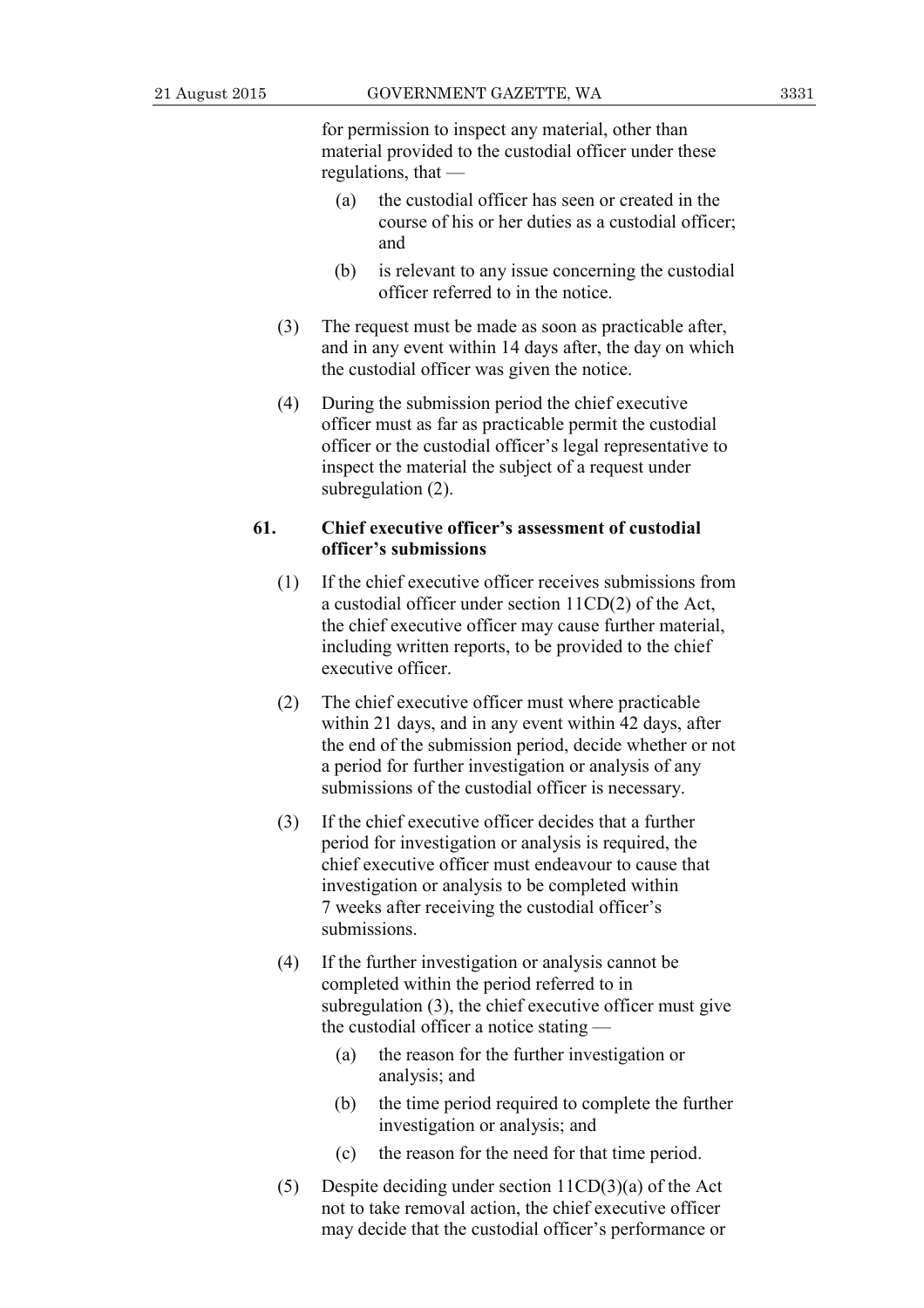conduct warrants other action being taken in relation to the custodial officer under the Act or these regulations.

## **62. Further ground for removal**

- (1) If the chief executive officer concludes that he or she has lost confidence in the custodial officer's suitability to continue as a custodial officer on a ground other than a ground set out in the notice the chief executive officer must —
	- (a) give the custodial officer notice in writing of the further ground; and
	- (b) provide to the custodial officer a copy of any document and make available for inspection any other material that has been examined and taken into account by the chief executive officer under this Division with the exception  $of$  —
		- (i) a copy of a document already given to the custodial officer or any material already made available for inspection by the custodial officer under this Division; and
		- (ii) a privileged document or material;

and

- (c) allow the custodial officer a specified period to provide a response to the further ground.
- (2) For the purpose of subregulation  $(1)(c)$ , the specified period is —
	- (a) a period of 21 days beginning on the later of the following days —
		- (i) the day on which the custodial officer is given the notice of the further ground;
		- (ii) the day on which the custodial officer is provided with copies of all of the documents required to be provided under subregulation  $(1)(b)$ ;
		- (iii) the day on which all material required to be made available has been made available to the custodial officer for inspection under subregulation (1)(b);
		- or
	- (b) any longer period approved by the chief executive officer before the end of the period referred to in paragraph (a), on —
		- (i) an application made by the custodial officer; or
		- (ii) the initiative of the chief executive officer.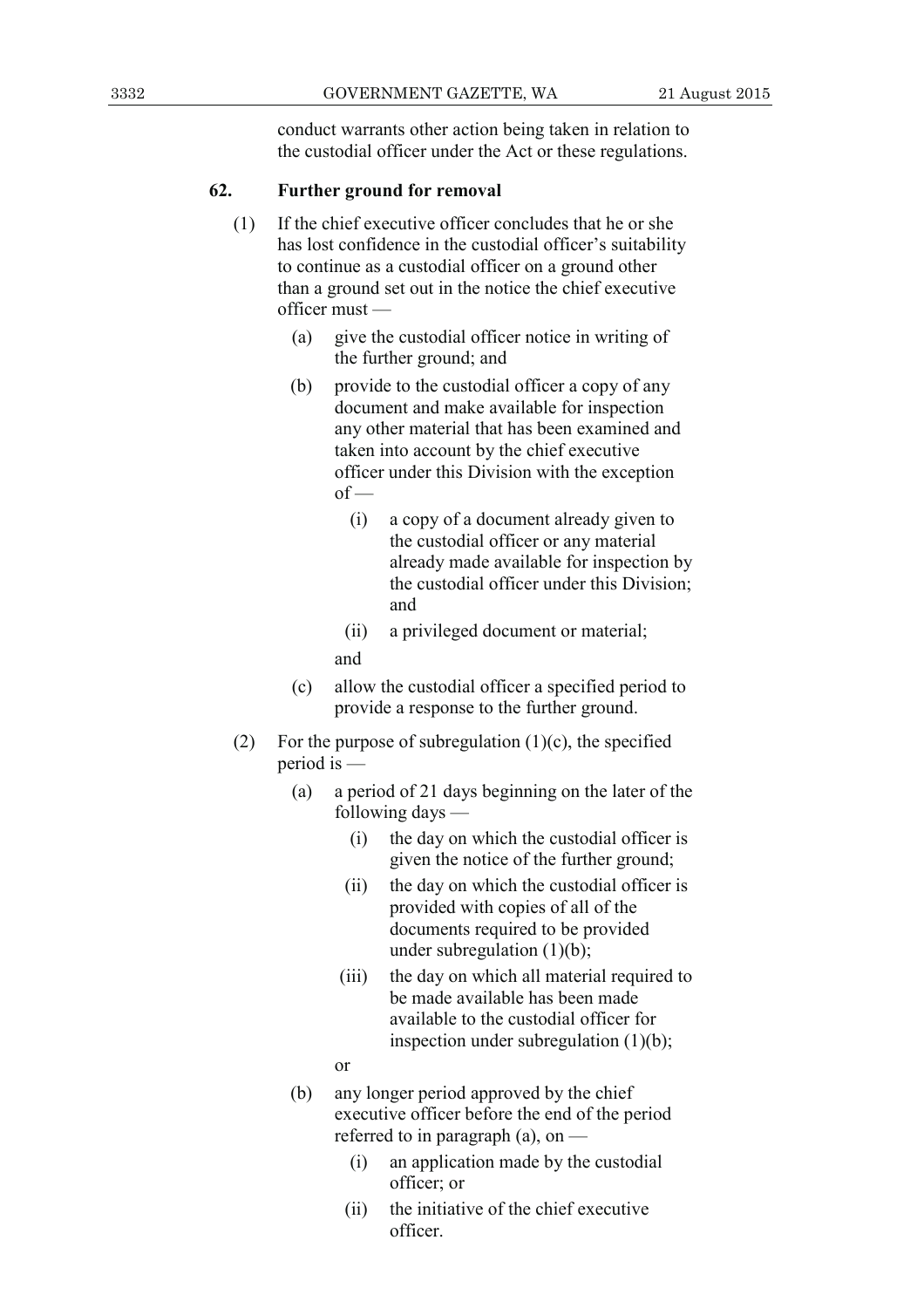- (3) If the chief executive officer does not provide the custodial officer with a copy of a document or make available for inspection any other material that was examined and taken into account by the chief executive officer under this Division because it is privileged, the chief executive officer must advise the custodial officer of each ground on which the document or material is privileged.
- (4) Subregulation (3) does not apply if the chief executive officer has already advised the custodial officer under this Division of each ground on which the document or material is privileged.

## **63. Notice of chief executive officer's decision on removal action and material relied on**

- (1) As far as practicable, a decision notice as defined in section 11CD(3)(b) of the Act must be given to the custodial officer within 7 days after the chief executive officer has decided to take removal action.
- (2) The chief executive officer is not required to comply with section  $11CD(6)$  of the Act to the extent that —
	- (a) the chief executive officer has already provided the custodial officer with a copy of the document or made available to the custodial officer for inspection any other material under this Division; or
	- (b) the document or material is privileged.
- (3) If the chief executive officer does not comply with section 11CD(6) of the Act because the document or material is privileged the chief executive officer must advise the custodial officer of each ground on which the document or material is privileged.
- (4) Subregulation (3) does not apply if the chief executive officer has already advised the custodial officer under this Division of each ground on which the document or material is privileged.

#### **64. Service of notices or documents**

- (1) If a notice or document is required to be given to a custodial officer under Part 3 Division 3 of the Act or this Division, service may be effected on the custodial officer —
	- (a) by delivering it to the custodial officer personally; or
	- (b) by properly addressing and posting it (by prepaid post) as a letter to the usual or last known residential address of the custodial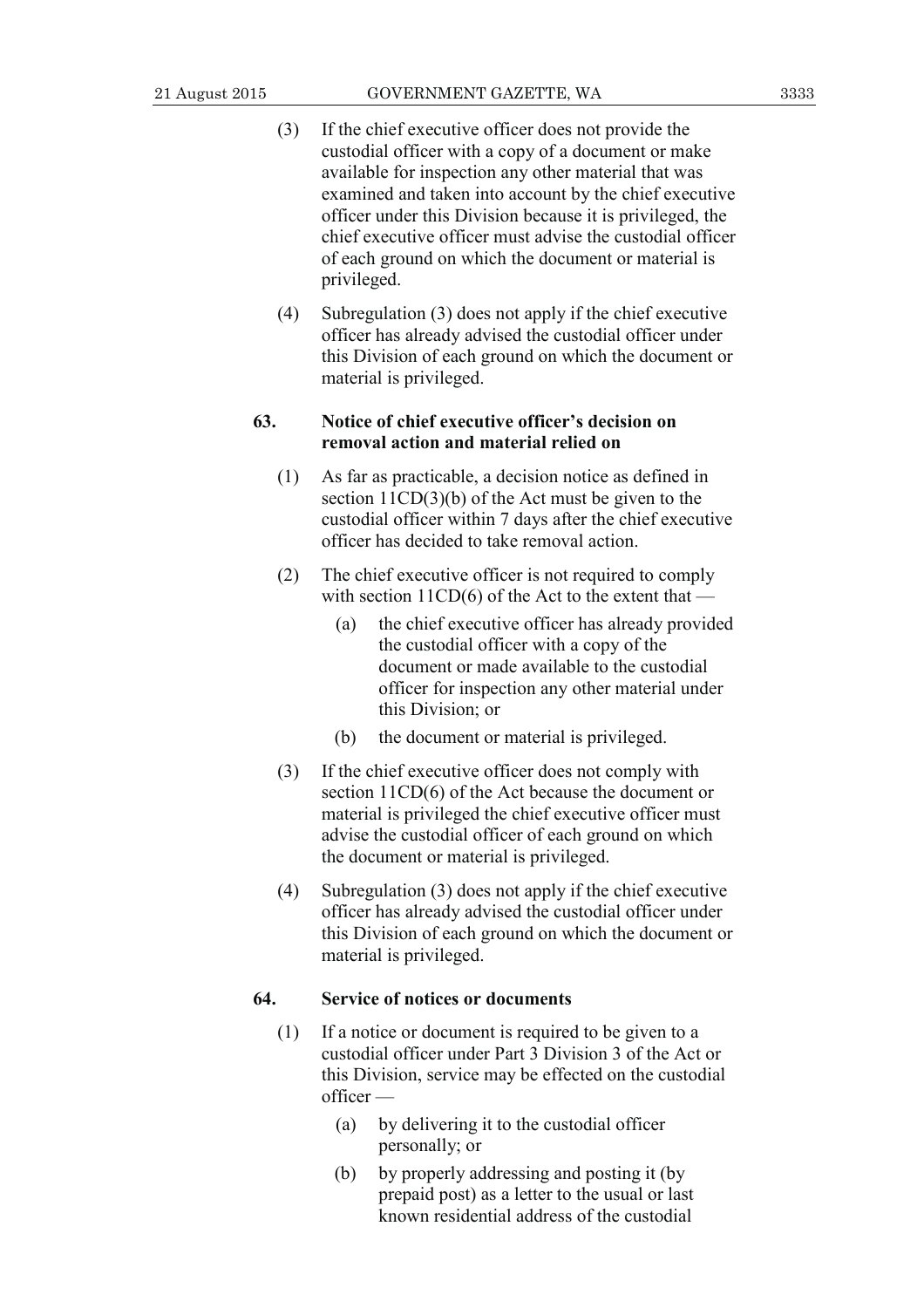officer or address for service given by the custodial officer in writing to the chief executive officer; or

- (c) by leaving it for the custodial officer at the custodial officer's usual or last known residential address; or
- (d) by leaving it for the custodial officer at an address for service given by the custodial officer in writing to the chief executive officer.
- (2) Service under subregulation (1) is to be taken to be effected —
	- (a) in the case of service under subregulation  $(1)(a)$ , at the time of delivery to the custodial officer; or
	- (b) in the case of service under subregulation  $(1)(b)$ , at the time when the letter would have been delivered in the ordinary course of post; or
	- (c) in the case of service under subregulation  $(1)(c)$ , at the time it is left at the residential address; or
	- (d) in the case of service under subregulation  $(1)(d)$ , at the time it is left at the address given to the chief executive officer.

#### **65. Application**

 Regulations 55 to 63 do not apply where a custodial officer is removed under regulation 51 or 52A.

## **66. Restriction on suspending custodial officer's pay**

 During any period in which consideration is being given to a custodial officer's suitability to continue as a custodial officer, the chief executive officer cannot suspend the custodial officer's pay.

## **11. Regulation 70 amended**

Delete regulation 70(2).

## **12. Regulation 89 amended**

Delete regulation 89(3).